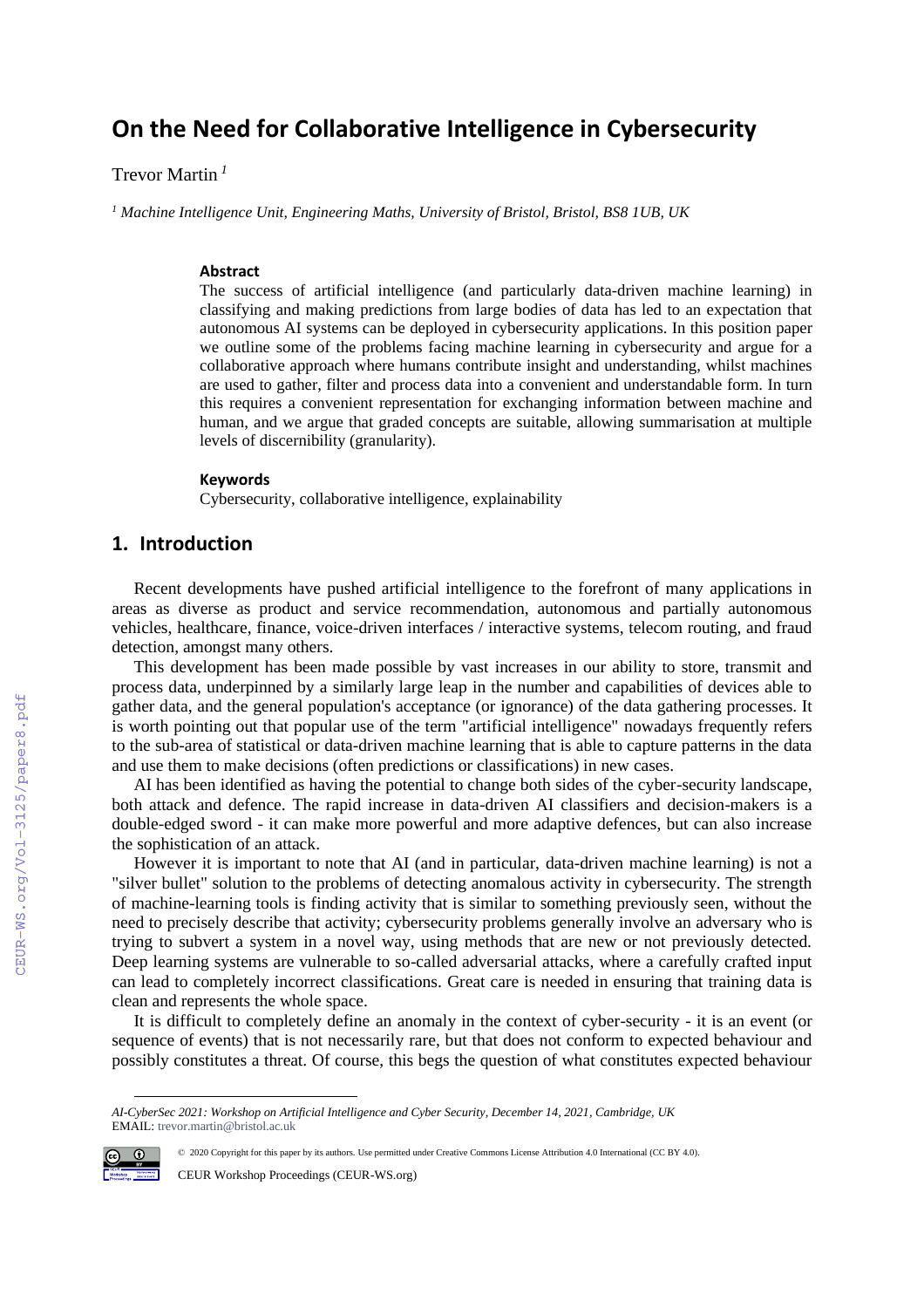- frequently, a baseline of data is taken as normal behaviour, and subsequent data is examined for anomalies. If the initial dataset can be guaranteed clean (and representative), this approach is valid, but if it is possible the initial data could contain "anomalous" instances then it risks classifying malicious events as normal. The boundaries of normal behaviour are rarely clear-cut, and may change with time - particularly in cyber-security applications when adversaries often aim to avoid raising suspicion, and can adapt to updated defences. The key to a good cyberattack is undetectability - this distinguishes anomaly detection in cybersecurity data from most applications of anomaly detection, since the presence of an adversary may mean that baseline data can rarely be guaranteed clean.

We therefore consider that fully autonomous cyberdefence is neither likely nor desirable. Whilst many routine tasks can be automated, the overall security of a network or system is an evolving problem that is not amenable to standard machine learning tasks. Indeed, the paucity of available cyberattack data actively works against data-driven machine learning. The possibility of inadvertently releasing personal details (even in anonymised records) is a strong motivation to withhold data. In addition, there is an imperative to stop a cyberattack when it is detected, rather than allowing it to continue so that representative data can be gathered. There are datasets showing simulated attacks but these are somewhat artificial and not necessarily representative of real attacks.

Our view is that collaborative intelligence - a symbiotic combination of humans and machines - is a better approach than autonomous AI to monitor and proactively control the behaviour of a complex system such as a computer network. Even when autonomous decisions are necessary to cope with the pace of events, retrospective analysis demands human involvement. The idea of collaborative intelligence can be traced back to multi-agent systems where computational tasks were distributed amongst processors - either in a heterogeneous manner where each component had a specific "expertise" or in a homogeneous fashion, where a problem was divided into similar, but smaller, subproblems, processed separately. By allowing "agents" to be human or machine, we arrive at a collaborative intelligence approach. This relies on simple, effective and efficient communication of information between the "processing components" i.e. computers and human analysts. A key feature in enhancing human understanding of large scale data is the notion of summarisation. By combining many values (or objects) into a few entities, concise summaries enable analysts to gain insight into bulk patterns and focus on the mechanisms underlying relations in the data, leading to greater understanding of current data and prediction of future data.

In the remainder of this position paper, we outline some of the key background material and suggest that use of graded concepts is a promising approach to information sharing between humans and machines.

# **2. The use of AI techniques for anomaly detection.**

Anomaly detection predates AI, and is often studied as a sub-field of statistics. Frequently, anomalies are equated with outliers and a variety of statistical techniques exist to detect outliers (and/or noise) in data, both static and dynamic (time-series).

It is common to label as outliers any data points that deviate significantly from common statistical properties such as mean, median, etc., or points that fall into particular quantiles. Two commonly quoted definitions of an outlier are:

*"… an observation that deviates so much from other observations as to arouse suspicion that it was generated by a different mechanism" [1]*

and

 *"… an observation or subset of observations that appears to be inconsistent with the rest of the set of data". [2]*

The difficulty of detecting anomalies / outliers is often increased in streaming applications [3], where, typically, data can only be viewed once, and data volume/velocity may mean that detailed analysis is not possible. Additional problems arise from so-called "drift and shift" where properties such as mean (within a specified window) can vary systematically over time, e.g. daily temperatures might exhibit significant seasonal variation, complicating the detection of anomalous values.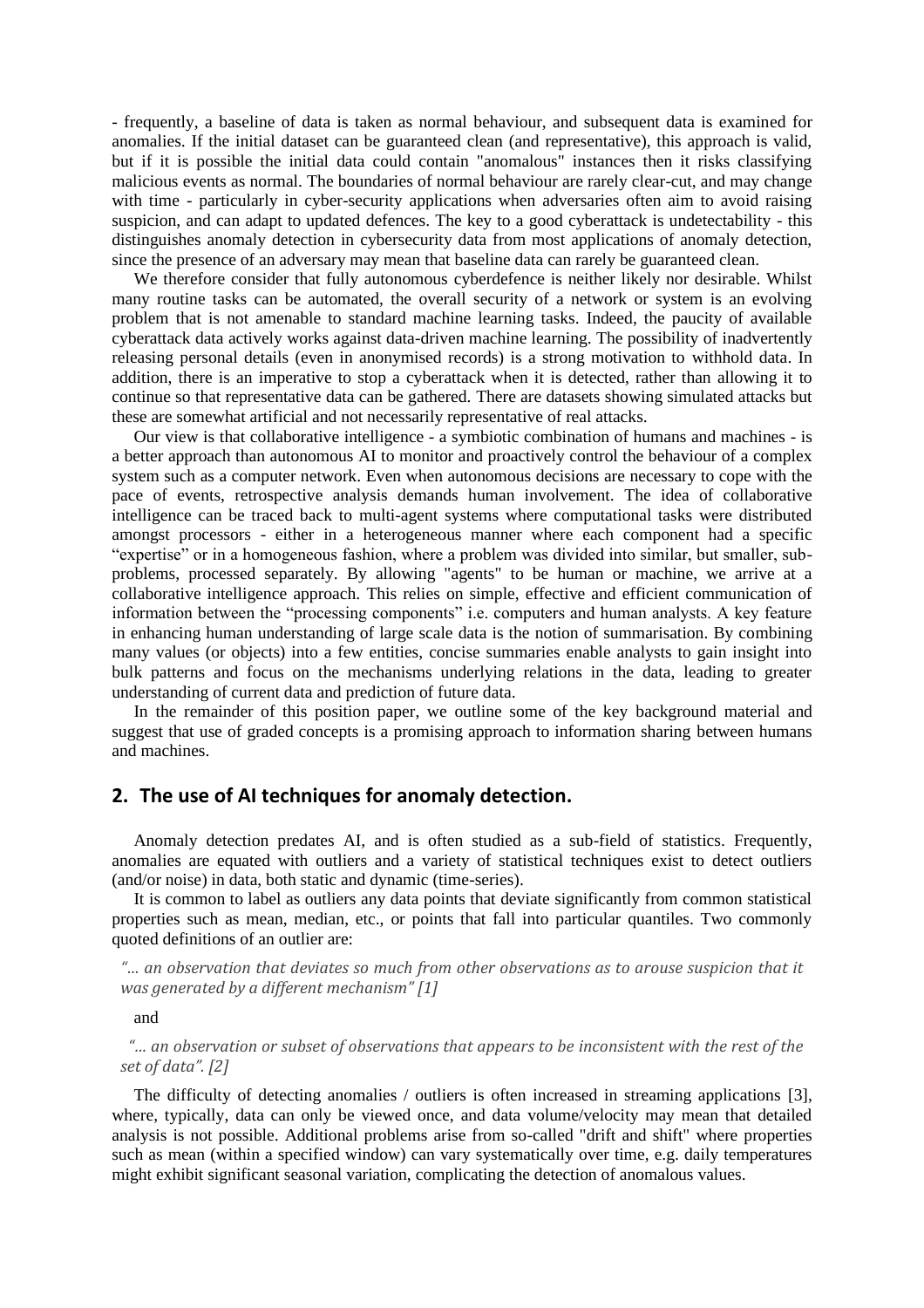Anomalies can be sub-divided into

- single anomalies (one data point stands out from the rest),
- contextual anomalies (conditional) where a data point is not unusual in itself, but is not expected in the surrounding set of data - particularly in a time series,
- collective anomalies where a set of data points appear to be unusual.

The use of anomaly detection for cyber-security applications is obvious, and goes back to at least the 1980s [4], where statistical profiles were proposed to identify anomalous behaviour, and rulebased actions were taken on detection of anomalies.

## **2.1. What is an Anomaly**

It is worth pointing out the (possibly obvious) fact that an anomaly is not just an example that differs from others. In a sense, all distinct examples are unique, and as more features of the data are considered, there are more ways to distinguish any given instance. To take a trivial example, consider the list "*hen, sheep, cow, dog*" and identify the anomaly (odd one out). There are plausible reasons for identifying any member of the list as anomalous - hen is the only bird, dog is the only carnivore, cow is the only word with its letters in alphabetic order, sheep is the only 5 letter word, etc. This may seem a contrived example, but there is an important point here - given a set of examples in a sufficiently rich feature space, it is normally possible to make a case for any example being out of the ordinary and hence anomalous.

There are several good surveys of the anomaly detection problem, both from the general perspective [5, 6] and from the more specialised viewpoint of cyber security [7]. For the statistician, an anomaly is an outlier but not all outliers are anomalies. A common statistical starting point (e.g. [8]) is to assume that data is produced by an underlying random process and to distinguish outliers (data produced by the random process, with low probability) from anomalies (data produced by another process). Of course, this is not applicable if the data can't be modelled as a random process, or if the process cannot be known with sufficient accuracy to distinguish between data arising from the model with low probability and data that is not from the model.

# **2.2. Artificial Intelligence and Anomaly Detection**

Anomaly detection is a natural application for data-driven machine learning. Two popular approaches are

- one-class statistical learning if we view anomalies as rare events, it makes sense to attempt to learn the patterns of normal behaviour and treat anything outside this class as an anomalysee [9] for an example. We would argue that the one-class approach is not always applicable for cyber-security applications - it essentially splits data into normal and abnormal, but attempts to learn the classifier only from examples of normal data. Caution is required, since a typical machine learning program needs a large number of representatives of all classes that are to be detected, and when there is only one "normal" class, the "abnormal" class may consist of several disjoint subclasses (including some with no available examples).
- techniques based on deep-learning, particularly use of reconstruction error to indicate anomalies. Essentially this relies on building an auto-encoder using a dataset the defines normal behaviour, and then running the auto-encoder with new data. For data close to the original set, the auto-encoder will produce very similar data as a good approximation to the input; if the predicted input was a long way from the actual input then actual input is likely to be anomalous. A broader overview of "deep anomaly detection" is presented in [10] which includes a section focused on anomalies in intrusion detection systems and a list of datasets. Problems related to computational complexity and noisy / unbalanced training data are acknowledged, as is the difficulty of retraining to cope with changes in the data stream. Explanation is not considered in the survey. See also [11] for a view of explainable deep learning in process monitoring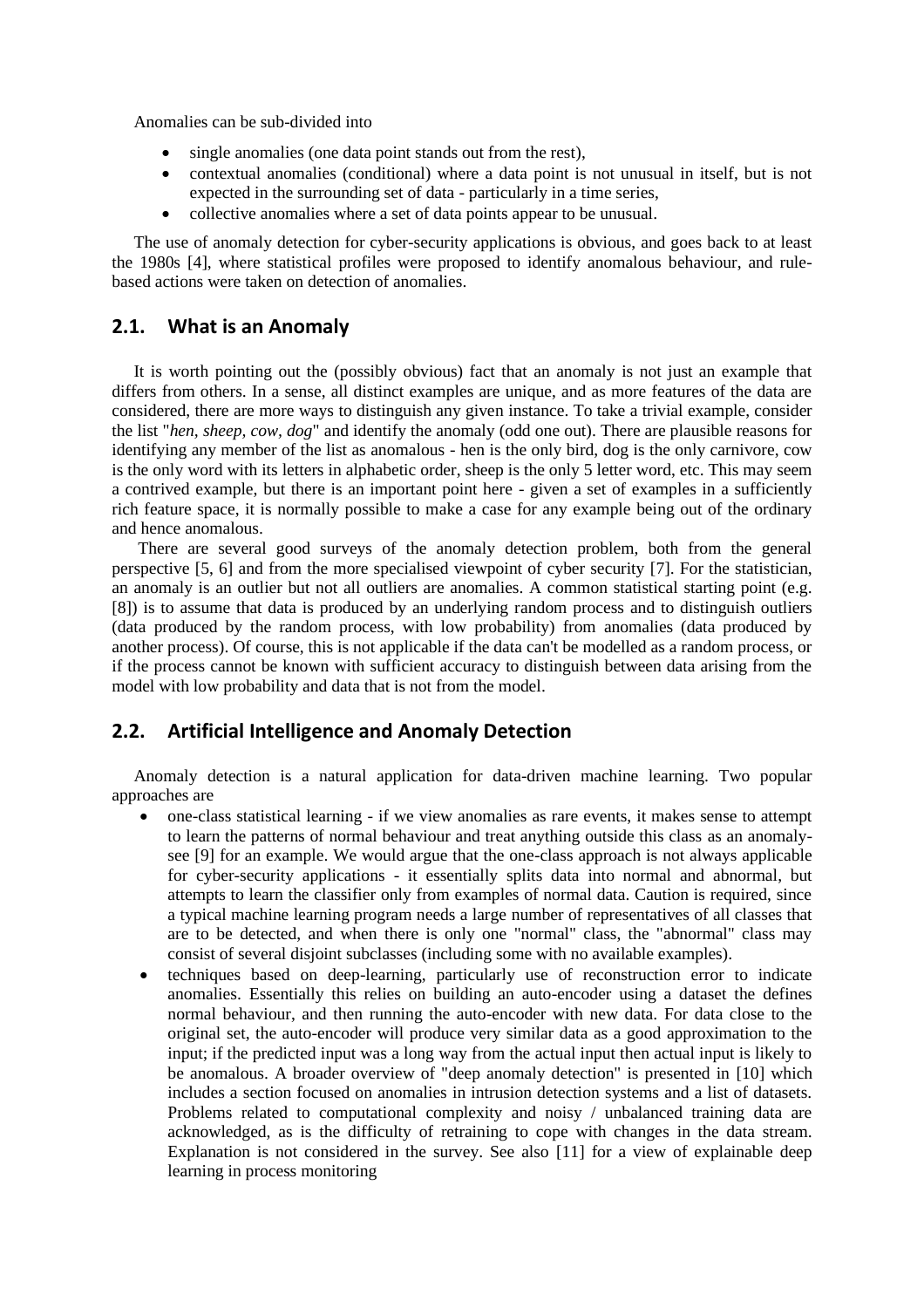Evangelou and Adams [12] present a framework for cybersecurity anomaly detection based on NetFlow records, where an anomaly is defined as an increased number of connection to other hosts, relative to a baseline of "normal" behaviour. Scalability of the approach is not clear - the study is based on data from the Imperial College network which is quoted as having in the region of 40000 devices connected to it each day; the study rests on analysing 55 randomly selected devices.

Duan et al [13] apply reinforcement learning to detect unexpected events in log sequences from distributed database and distributed processing applications. These have some similarity to cybersecurity logs, although the approach relies on the notion of an event sequence being defined and detectable. This is generally the case in database transactions but may be less well-defined in cybersecurity logs.

Provision of representative labelled data is a major issue for many approaches in cyber-security as mentioned above, a competent adversary may be able to pollute normal data, and once an anomaly (intrusion, etc.) is detected, good practice aims to block the vulnerabilities identified as soon as possible, so that there is limited opportunity to gather examples of the anomalous incident [14]. The lack of data is not just a problem for machine learning applications that rely on adequate sources of data for training; it also causes problems for validation and comparison of different approaches to anomaly detection. As discussed in [15], confidentiality is the main reason - real-world data can reveal highly sensitive information, even when it is seemingly sanitised.

Sommer and Paxson [15] also identify problems in using machine learning for anomaly detection (particularly network intrusions):

*"despite extensive academic research one finds a striking gap in terms of actual deployments of such systems: compared with other intrusion detection approaches, machine learning is rarely employed in operational "real world" settings"* 

Amongst the difficulties identified by these authors are the high cost of errors, lack of adequate training and testing data, and a semantic gap between classification results and operational interpretation (that is to say, once an event is identified as anomalous, there is no indication whether it is an isolated incident arising from user error, etc., or is part of an attack and requires action). The authors also highlight the possibility that in some circumstances it might be quicker and easier to look for a simple, non-machine learning approach.

#### **2.3. Explainability in Anomaly Detection**

The ubiquity of data-driven intelligent systems has led to a demand for so-called "explainability" [16]. The vast majority of automated decisions are made on the basis of large datasets and complex internal processing that can be incomprehensible even to domain experts. In many cases we need to understand why a particular output is given, rather than just focus on the accuracy of the output. The DARPA initiative [17] is widely credited with sparking much of the research in the area of statistical machine learning, although the broader area of explainability in AI has a longer history, going back at least to the second AI boom of the 1980's.

There are a number of good surveys and overviews in explainable AI, including [18]; [19]; [20]).

Explainability is a key feature of anomaly detection - whether AI based or not - due to the need to understand and (possibly) react to anomalies. As with explainability in AI, it is possible that a human will immediately see why an anomaly has been labelled; it is also possible that the reason(s) will not be immediately apparent and in order to distinguish between anomalies and false alarms, reasons for the classification are required. An explanation can also assist in building confidence in the anomaly detection method, and allow flaws to be detected where false positives are generated. Over-generation of false positives is a particular problem for anomaly detectors, and can rapidly lead to lack of trust in a deployed system, given that substantial work is often required to investigate an alarm.

The approach used in [8] finds outliers and anomalies; the authors use an "isolation forest" and "active anomaly discovery" (AAD) to improve identification of anomalies by incorporating user feedback. The isolation forest approach starts with a data set (numerical) and repeatedly selects a feature at random, then splits on values until there is only one point at each leaf. Regular data requires many more splits than outliers, hence anomalies are usually found at a shallow tree node. The process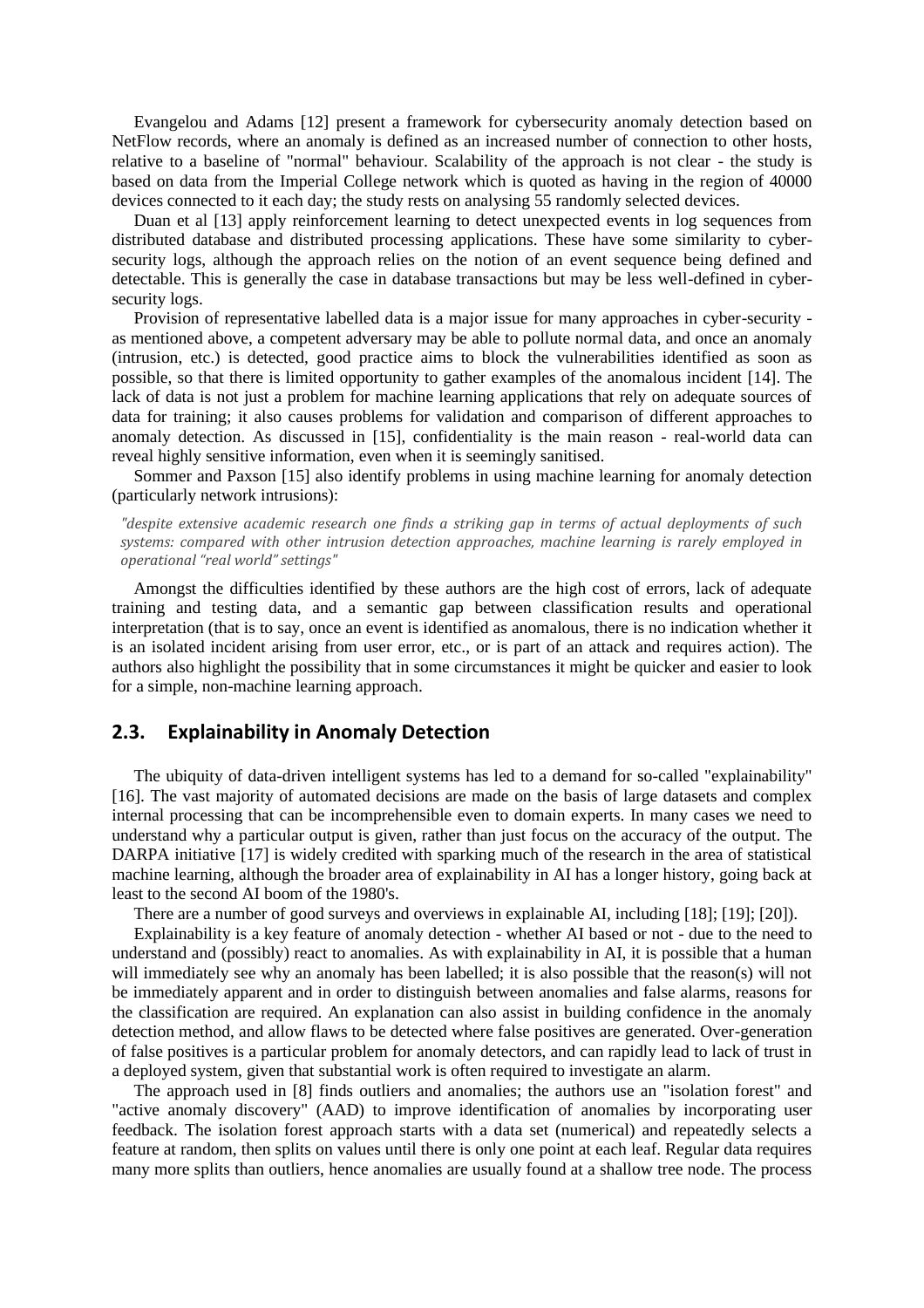is repeated for (e.g.) 100 trees, and the AAD system assigns anomaly scores and asks for user judgment on the highest ranked cases before re-calculating weights to downgrade outliers and upgrade anomalies according to the expert categorisation.

The work is extended in [21] to detect anomalies in event logs, by classifying each 30-minute period (over 2 weeks) as anomalous or not, depending on the count of various events; by presenting the top 20 anomalous time intervals to an analyst, the scoring of anomalous events was refined in two stages and the number of false positives reduced (the authors state that this is due to feedback although it is possible that better results were due to looking at different sets within the data)

Saad et al [22] consider the role of machine learning in malware detection, suggesting there is an over-optimistic view of AI as a solution to malware attacks. They point out that

*" malware attacks in the wild continue to grow and manage to bypass malware detection systems powered by machine learning techniques. This is because it is difficult to operate and deploy machine learning for malware detection in a production environment or the performance in a production environment is disturbing (e.g., high false positives rate). In fact, there is a significant difference (a detection gap) between the accuracy of malware detection techniques in the literature and their accuracy in a production environment"*

The authors suggest use of if-then rules based on the input features used by a black-box classifier to approximate the malicious/benign decisions; such a representation is assumed to be adequate for communication with analysts.

[23] indirectly address the issue of explainability by proposing a system that automatically classifies anomalies identified by an IDS into a taxonomy, thereby assisting analysts in determining the seriousness of the anomaly and possible actions that can be taken.

Explainability is also a key factor identified by [24], who point out that analysts must be able to identify true positives in a large volume of noisy alerts from IDS and other sources, and rapidly decide whether the events constitute an attack, the nature of the attack, likely evolution of the attack, etc. Their proposed system aims to automate the initial filtering by learning a set of state machines from observation of analyst actions, so that knowledge is elicited and can be examined / transferred / reused.

The idea of using a framework based on human-understandable concepts is also introduced by [25], in the context of malware detection. In common with others, they point to the gap between laboratory studies and real-world deployment of machine-learning systems in cyber security, and use a concept learning system based on description logic to develop tools to distinguish malware from benign binary files. This has the advantage that human expert knowledge can also be encoded and easily combined with the machine-generated knowledge. This can be interpreted as an anomalydetection task, and provides a pointer to a more knowledge-based and understandable representation that could be useful in wider cyber-security anomaly detection.

Visualisation is also an important aspect of understanding how / why anomalies occur. The system described in [26] relies on external detection systems to find intrusions and gives insight into the communication patterns of the legitimate and suspicious traffic by means of high quality graphics - in this case, summarising NetFlow records on a large scale.

#### **3. Routes to Explainability**

Three primary approaches can be identified to explainable systems:

1. "Transparent-by-design" refers to systems that use a naturally understandable representation such as decision trees or rule-based classifiers. This rests on an assumption that symbolic representations are relatively easy to understand. The flaws in this assumption will be readily apparent to anyone who has tried to understand a convoluted SQL query, rule set, decision tree (or even a prolog program); however, for shallow trees and rule sets based on "natural" splits and groupings in the data, there is a good possibility that a human would be able to follow and/or highlight flaws in the reasoning process. For example, it should be relatively straightforward to understand why a medical diagnosis system produces a diagnosis of "common cold" by citing runny nose, sore throat, etc. as reasons for the diagnosis; one that explains its conclusion by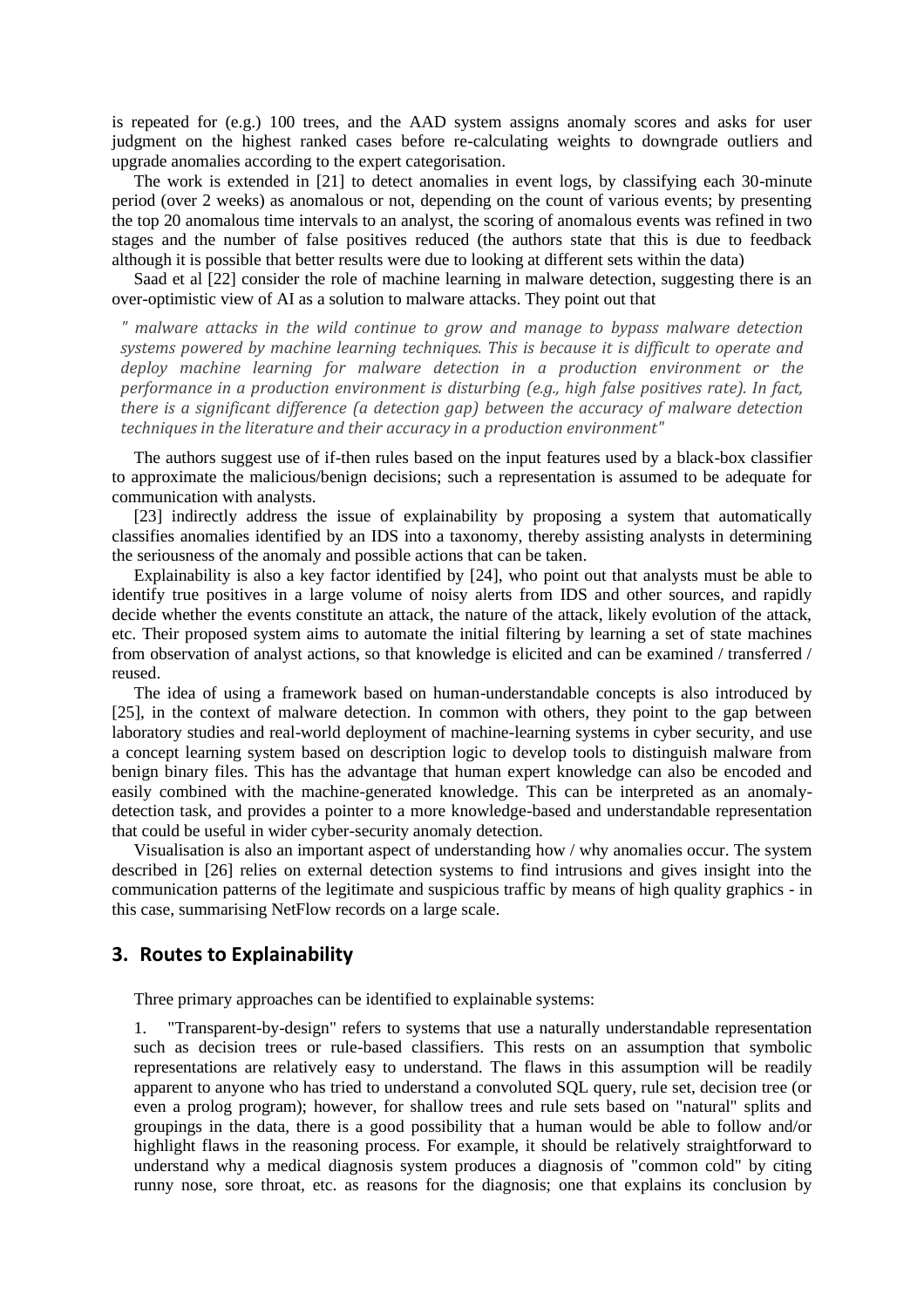producing a list of several hundred numerical variables and their allowed ranges would require considerably more insight and thought to make sense of. Case-based reasoning is another example of this category - it rests on an assumption that if a human can see why a decision has been reached in some typical cases, then they should be able to interpolate or extrapolate from those examples to a "similar" case.

2. Systems can be designed with explainability as a core component. This can be achieved by restricting the complexity of a machine learning model, or by building into the design features that support explanation. There are few (if any) software packages that follow this approach. Given that software libraries supporting black box models are relatively available and easy to use, writing bespoke software (or rewriting existing code) is generally a high cost route to explainability.

3. The most common approach is to use a black-box method in the first instance to develop a good classifier / predictor, and then adopt a "model-agnostic approach" [27] to build an explanation component as an add-on to the system. A post-hoc explanation system fits one or more transparent-by-design components to each region of the input-output space [28]. For example, a set of decision trees could be built to replicate the input -output behaviour in restricted cases, with each tree handling a small part of the overall input space. Within each tree, it should be possible to see the key features and values that lead to a particular conclusion; hence it can be claimed that the system is interpretable. A similar interpretability case can be made for small rule sets, where the chosen features and attribute values indicate the important features, or a linear model where the important features can be identified by the weights.

We focus mainly on the third approach, implicitly including aspects of the first approach since "transparent-by-design" representations are the normal route to post-hoc explanations.

Case-based reasoning can be a useful representation for post-hoc explanation, since the specific cases chosen as exemplars should be well understood and, provided that the similarity metric is good, the parallel with a new case will make an obvious explanation for the decision. Keane [29] uses casebased reasoning as an add-on to a neural net classifier and provides a review of the coupling between case-based reasoning and neural nets (including deep learning systems), highlighting their origins in coupled neural net/case-based systems developed in the late 1990s.

It is, of course, possible to regard the black box model as a mapping from inputs to outputs, and attempt to understand (for an individual case) which of the inputs are most important in determining the output in that particular case. A popular approach, SHAP [30] uses Shapley values from game theory to assess the contribution of each input variable and hence to indicate which variables or combination of variables lead to each decision.

The use of post-hoc interpretable models is popular in XAI literature as it is relatively easy to optimise the post hoc model against a metric (such as tree size) and to argue that the metric acts a proxy for interpretability. Although this makes research easier (and more reproducible) it is potentially misleading [31] as there is only intuitive support for a link between interpretability and tree compactness / explanation length / etc.

In general, the systems mentioned above assume the user has some expertise and understanding of the problem domain. Formalising this understanding by means of an ontology can feed into the explanation process - for example, in [32], decision trees are used to reproduce neural net results on two benchmark datasets and the authors demonstrate that (in these cases at least) decision trees refined with ontological knowledge are syntactically less complex and are better for human understanding than the unrefined versions. In this work, the ontology is used specifically to estimate the information content of a concept, and more general concepts are preferred as nodes in the trees.

We note also that the post-hoc, individual case based approach can be useful for local explainability, i.e. understanding the input-output relation on a case-by-case basis, but is less suitable for global explainability, i.e. understanding the classification behaviour over the whole space The global approach is arguably more important for a human to understand when developing knowledge of the system behaviour (a cognitive model), and hence a degree of trust in the system's decisions. Lakkaraju et al [33] argue that from this viewpoint, the idea of global model interpretability is more important than local interpretability and use so-called 2-level decision sets, in which the second level is a simple tree / rule set and the first level decides which second level to use.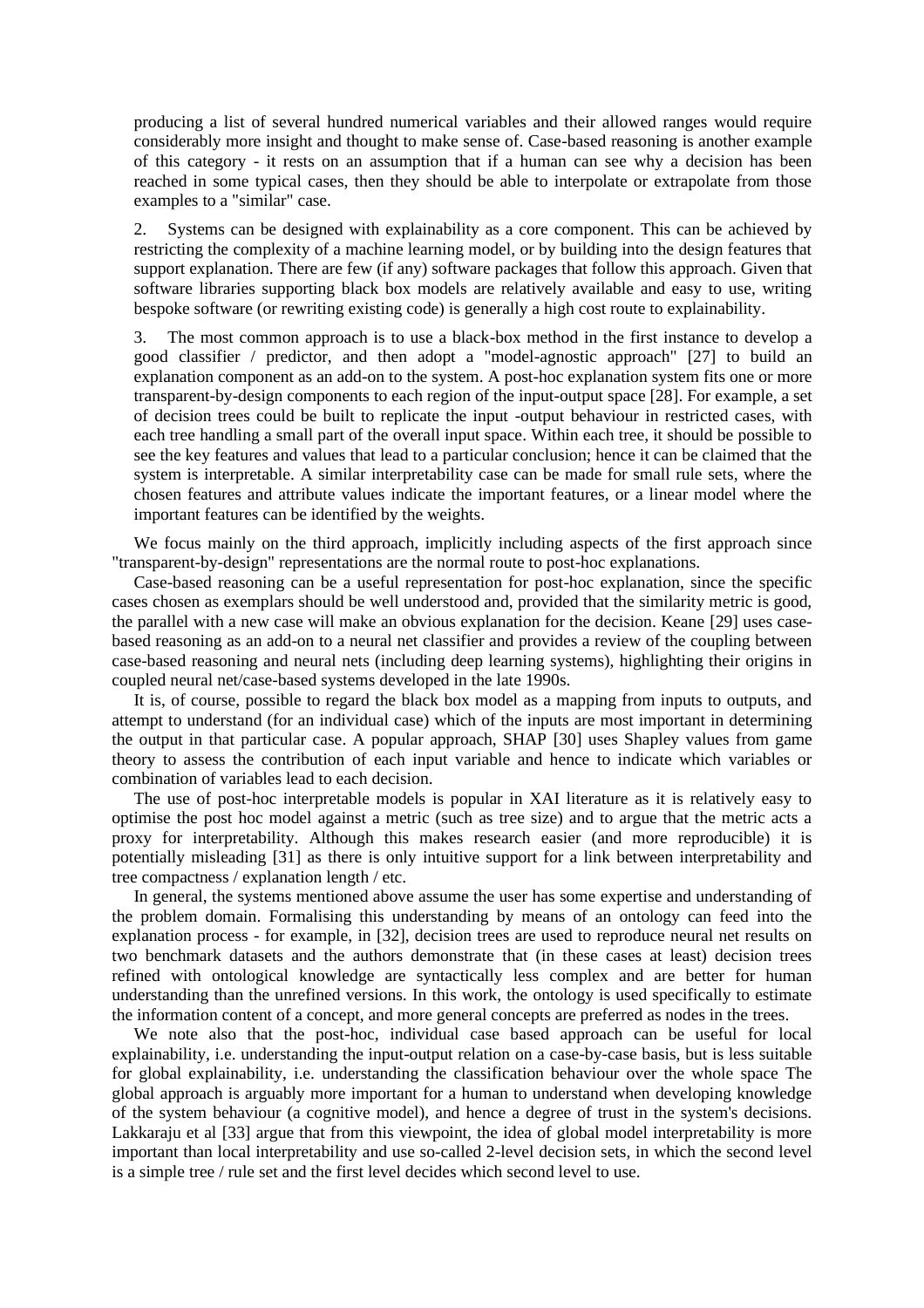In order for a human to develop a global understanding of a model, it is necessary to accurately predict outputs for any given input. As the internal workings of an algorithm become more complex, understanding the reasons for a particular decision becomes increasingly difficult and verifying that the decision is "correct" becomes impossible. At some point, it becomes easier to experiment with different input data than to understand the internal workings of a system.

Finally, a key point that is often neglected concerns the interface for explanation. In post-hoc interpretability, the knowledge representation is fixed at design time, either as a decision tree, or a rule set, linear model etc. However, the HCI community has identified richer and more expressive forms of interaction such as natural language (possibly restricted to some kind of formal query language), visualisation, and more specialised approaches such as symbolic mathematical models. There appears to be a great deal more "explanatory power" in an interactive process, where the user can request further detail or an alternative perspective on some aspects of the explanation. This is closer to a human-to-human mode of explanation but requires considerably more effort than today's simpler approaches. It represents an information transfer beyond the simple decision output, such as the input parameters that could be changed in order to change the decision, cause-and-effect links within the model, and general trust / confidence in the model output.

## **3.1. Explainability and Trust**

The ultimate aim of explainability in a human-computer collaboration is to build trust in the machine's decisions and recommendations. It is clear that human teams function better when individuals trust each other's judgments and decisions, so we can expect a similar performance advantage when humans trust the automated agent(s) in a team. However, the notion of trust in an AI systems is difficult to define, quantify and measure - possibly even more difficult than explainability and interpretability - so we will leave this as an open question. It is interesting to speculate that trust could be expressed as a function of an AI system's accuracy and explainability (on the grounds that we trust a system if it gives correct answers and we understand why it has given those answers). In this case, it might be possible to estimate the degree to which a system is explainable from its accuracy and the degree of trust a user has in the system.

#### **3.2. Evaluation**

Assuming a satisfactory definition of explainability can be agreed, the obvious question for system evaluation and comparison is how to measure it (in cybersecurity or on the more general AI context).

There are many proposals, ranging from simple syntactic measures such as tree depth (for decision trees), through to complex experiments based on human factors and task efficiency. The former group is generally easy to quantify although it should be noted there is no direct relation between tree depth / rule length and understandability. There is an intuitive link between the two, in that a simple tree or rule set is likely to be more easily understood than a complex set; hence a proxy measure of tree / rule complexity can provide an indication but not a guarantee of interpretability. The second approach evaluating interpretability by measuring overall system effectiveness - is much more difficult to set up and to repeat. It relies on a notion that if decisions are of better quality with the aid of the automated component, then the system must be understandable.

Expanding this view, Doshi-Velez and Kim [34] suggest that interpretability should be evaluated via one of three general approaches :

• evaluating the system in its intended application, comparing outputs (decisions) with and without the explanation system to judge whether it improves overall performance or not. For example, a medical decision-making system could be evaluated by comparing patient outcomes

• evaluating the system on simplified applications that represent the real application in some way - for example, asking humans to judge the best explanation from several candidates

using a proxy evaluation (such as tree depth), assuming that there is evidence linking the proxy to an application-based evaluation. In this way, it should be possible to avoid optimising the system without regard to real world performance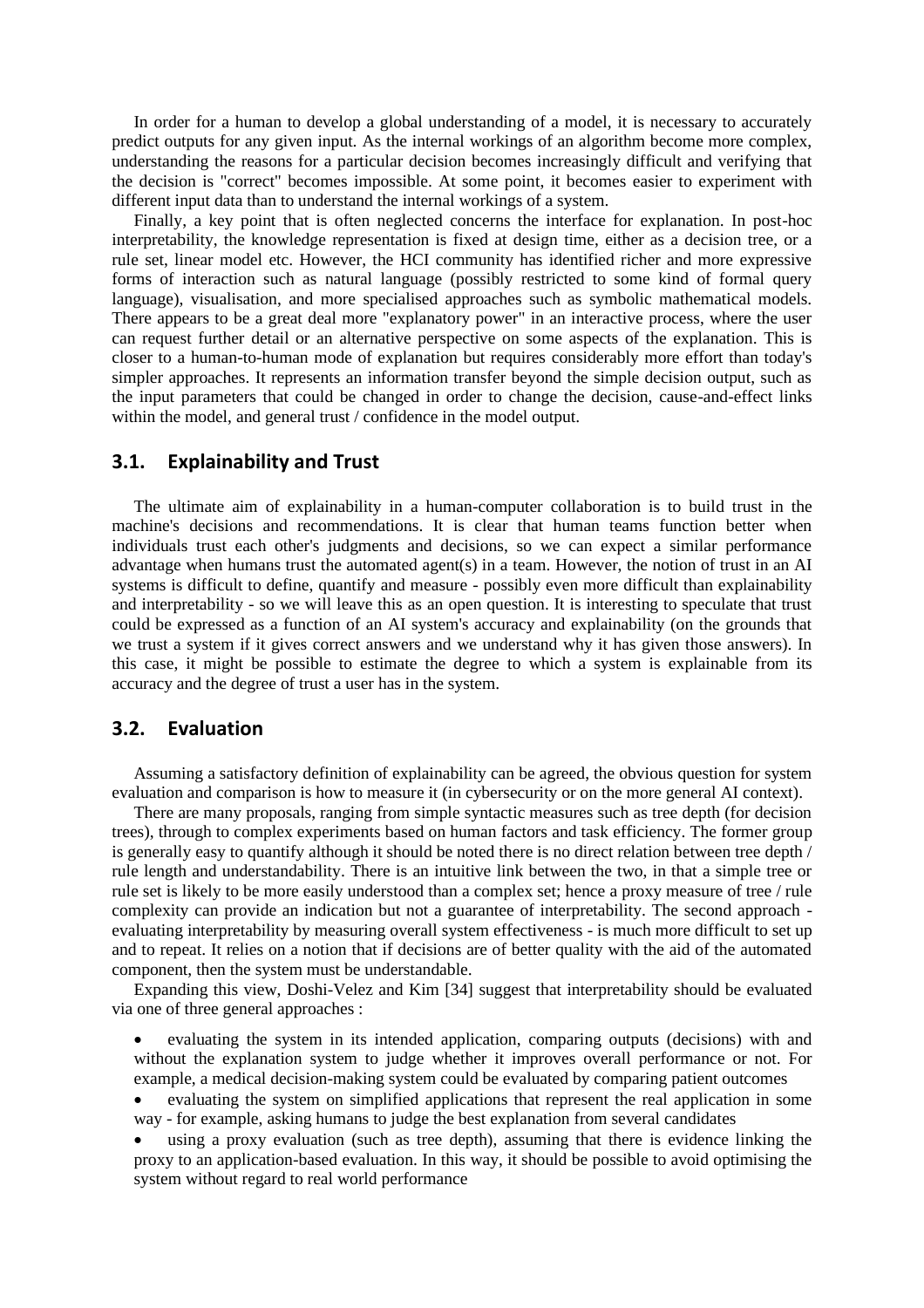In a study more focused on black box classifiers, Backhaus and Seiffert [35] proposed 3 criteria to compare interpretability :

- ability to indicate important input features
- ability to provide typical data points representing a class
- existence of model parameters that indicate the location of decision boundaries

The issue of interpretability can also be viewed in the light of moving beyond test-set accuracy as the primary measure of a classifier system, to considering its use in practical situations and developing metrics for usability. In particular (see [34]) there is little need for interpretability if there is no serious consequence of a wrong decision or if the system accurately reproduces the judgement of a human. For example, recognising numerals is a process that can be automated but the results are relatively easy for a human to validate.

In some senses the issue of judging interpretability of a system has many parallels to the Turing test and (as with the Turing test), a convenient approach is to turn the problem round. In the case of the Turing test, the question of how to define intelligence is replaced by a practical test that if a human judge cannot tell the difference between a computer and human response to arbitrary questioning, the computer must be classed as intelligent. In the case of interpretability, the equivalent argument states that if a system can satisfactorily explain its reasoning to a human then it is interpretable. This, of course, merely shifts the problem of evaluating a system's interpretability to evaluating the quality of an explanation.

The observation that explainability is a property of system and user, not just of the system, is fundamental to the analysis and survey presented in [36]. It is neatly summarised in the quote:

*"explanations are social — they are a transfer of knowledge"* 

Nevertheless, the majority of studies that attempt to measure explainability fall back on looking at a simple proxy measure (such as tree complexity). In the area of neural nets coupled to case-based explainers surveyed by Keane [29], fewer than 5% carried out user-trials, a situation referred to as "the embarrassment of user testing" and highlighted as one of three main areas for future research.

#### **3.3. History**

Explainability is not a new problem for AI - the expert systems of the 1980's faced similar demands, even though they were largely based on symbolic representations and built by acquiring and codifying knowledge from human experts rather than from data. It seems that many current research projects linked to explainability are ignoring the experience and lessons available from this earlier work. Moore [37] is a frequently quoted review that surveys many of its contemporary systems and highlights the shortcomings of the simple "print out a trace of rules used" approach to explaining why a particular piece of data was requested or how a conclusion was reached.

As discussed in [38], three core issues governed the effectiveness of an expert system in real-world use - knowledge acquisition, knowledge representation, and the communication interface. Data driven systems are not concerned with the first aspect, since knowledge (or its equivalent) is extracted from data rather than from a domain expert; however, the remaining two components are highly relevant in explainability. Kidd observed that the knowledge representation must be able to capture the range and power of an expert's knowledge, and must be compatible at a cognitive level with the expert's view of the problem domain. In particular, simple rules were often found to be inadequate to express constraints, heuristics, causal links and interactions, and procedural knowledge. Furthermore, behaviour of rule-based systems is often implicitly dependent on internal factors such as the order in which rules are tried.

Regarding the communication interface, both Kidd and other workers (see for example, the discussion of mycin in [37]) noted the need for a flexible and two way "dialogue" so that exploration of "why" and "why not" questions could take place, and a full understanding of the reasoning process could be obtained.

This is not to say the explainability problem was solved at the time - typically, explanation was implemented in a simple manner, by presenting the rules and data used in deriving a conclusion. This approach that relied on the user understanding the representation and content of the knowledge base.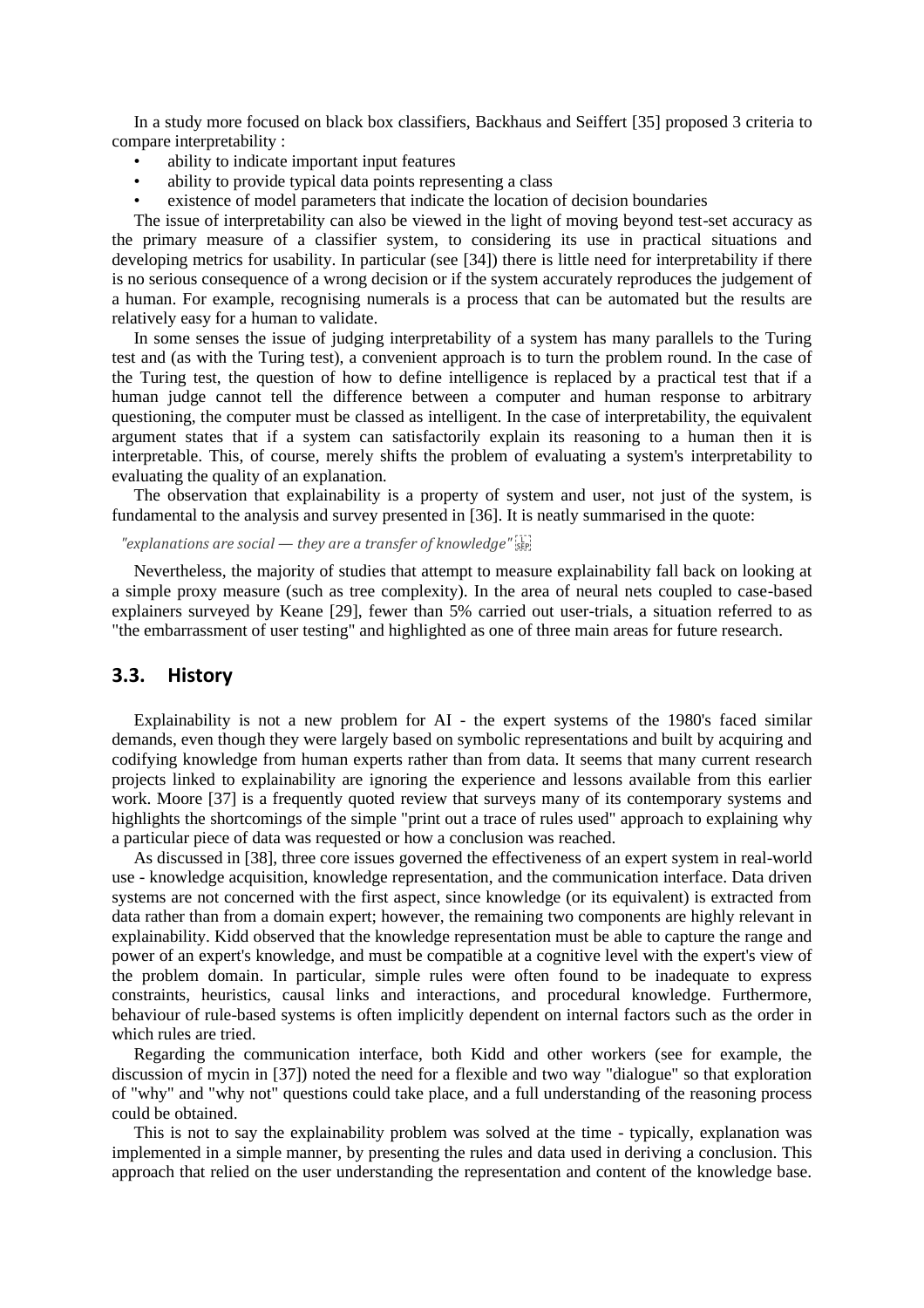A number of studies at the time highlighted the need for better interfaces and exchange between human and computer. For example, [39] reported that doctors using a medical expert system gave the highest rating to the "ability to explain diagnostic and treatment decisions", third highest to the ability to "display an understanding of their own medical knowledge", and rated "never make an incorrect diagnosis" as 14th out of 15 desirable properties.

The lesson for today's explainability researchers is that so-called understandable representations such as rules, decision trees, case-based reasoners, etc. may not be sufficiently expressive to convey the real reasoning underlying a data-driven decision-making process. Attention must also be paid to " cognitive aspects of the user interface, including dialogue control, explanation facilities, user models, natural language processing"[40]. The observation that

*" Explainers must have alternative strategies for producing responses so that they may provide elaboration or clarification when users are not satisfied with the first explanation given. Furthermore, the system must be able to interpret follow-up questions about misunderstood explanations or requests for elaboration in the context of the dialogue that has already occurred, and not as independent questions."* 

is just as relevant to today's AI systems as it was to the expert systems of the past.

#### **4. Beyond Simple Representations**

Again drawing on lessons from the past, Michalski [41], in an early paper on inductive learning (which can be regarded as a fore-runner of data-driven learning), commented that

*"the results of computer induction should be symbolic descriptions of given entities, semantically and structurally similar to those a human expert might produce observing the same entities. Components of these descriptions should be comprehensible as single 'chunks' of information, directly interpretable in natural language, and should relate quantitative and qualitative concepts in an integrated fashion"*

This should be a guiding principle for explainable AI - the ability to express concepts in terms of simpler concepts, and to combine those concepts into higher level concepts as well as generating causal explanations. A concept encompasses a class of entities and constraints, properties, relations etc. that distinguish the class of entities from other entities in the domain. This indicates the need for some kind of formal representation of a domain - not necessarily a full-blown ontology but at least a taxonomy of entities, and agreement on the scope and meaning of commonly used terms. Whilst not explicitly recommending use of an ontology, Weihs [42]introduced the ideas of mental fit and data fit, and highlighted the need to match concepts used in rules to those terms that make sense to the user.

A number of other studies highlight the requirement to define terms and concepts as a pre-requisite for exchanging knowledge between human and computer components of a system. The research reported in [43] starts from the common view that representations such as decision trees are inherently understandable, and that a decision tree (possibly using different splits in different areas of the input space) is a suitable "explanation" for a decision. They use decision trees to reproduce neural net results on two benchmark datasets and demonstrate that (in these cases at least) decision trees refined with ontological knowledge are less (syntactically) complex and, in some limited user-based evaluations, are better for human understanding than the unrefined versions. They use an ontology to define a generalisation / specialisation of concepts and prefer trees that have more general concepts. Based on trials they find these decision trees are more understandable than the unrefined versions. The understandability is assessed in three ways, by presenting examples to users (for manual classification using the tree), by presenting generic statements, what-ifs (what would you need to change in order to get a different outcome), and by pairwise tree comparison.

Riveiro and Thill [44] build on the idea that classification systems should use the same concepts as a user in explanation, suggesting additionally that " explanations should align with end user expectations " - in other words, when a user expects a particular output but the system produces a different output, the explanation should address why the expected output wasn't produced as well as why the actual output was produced. Importantly, they found their approach helped users to gain an understanding of the AI system by building an accurate mental model, providing additional evidence for the view that a shared understanding is a necessary component for effective explainable AI. This should be a global model, covering all cases, rather than a local model based on a few examples - for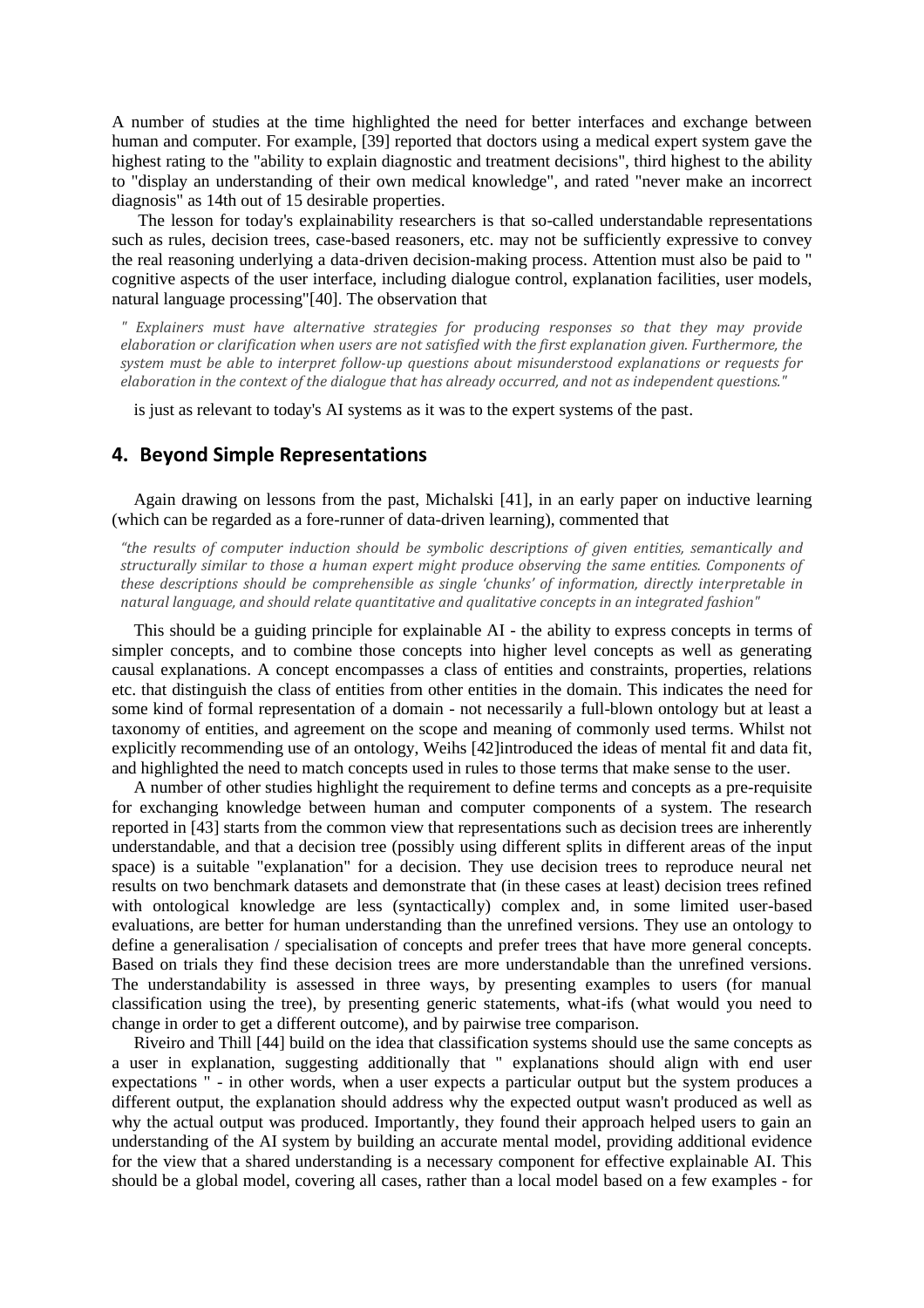example, Chromik et al. [31] performed a set of experiments that illustrated how focusing on a few specific cases and simplified "local models" could be counter-productive, in leading users to a false or misleading idea of how the decisions are reached.

Chari et al [45] provide a comprehensive historical overview of explainability in knowledge-based systems from the early 70s through the present day. They highlight the need for "Provenance-aware, personalized, and context-aware explanations", suggesting that the future lies in multi-actor systems which do not rely on the thought processes of a single individual (or the outputs of a single classifier system), but instead focus on the exchange and transformation of knowledge between multiple actors. The ability of the computer-based components to provide explanations, respond to queries and generally reference relevant information is a vital ingredient, and can only be implemented by a rich framework for knowledge representation within which humans and computer-based systems can interact Provenance of explanations is an important, and often neglected, issue . Information about the domain knowledge and sources of the data used in arriving at a decision is a key component in gaining user trust. In [45], provenance is proposed as a key component of explainability in knowledge systems, building on work in the semantic web using ontologies and knowledge graphs to structure and reason about explanations. The paper discusses taxonomies to classify explainable AI systems (using the IBM research framework) This includes the idea of an explanation taxonomy, which enables designers of ML models to include features that will assist post-hoc model interpretation. Note that other researchers such as Gilpin et al.[19] also propose taxonomies to categorise explanation capabilities, and Sokol and Flach [46] go further in providing multiple taxonomies for classification and comparison of different approaches under five distinct headings or "dimensions" (functional requirements, operational requirements, usability requirements, safety requirements, validation requirements). However, Chari et al make a stronger case than most for the use of knowledge structures such as ontologies as part of the explanation process, rather than as a means of categorising or comparing the explanation process.

# **4.1. Graded Knowledge Representation for Collaborative Intelligence**

Machine processing is generally centered on well-defined entities and relations, ranging from the flat table structures of database systems through graph-based representations and up to ontological approaches involving formal logics. On the other hand, human language and communication is based on a degree of vagueness and ambiguity that leads to an efficient transmission of information between humans without the need for precise definition of every term used. Even quantities that can be measured precisely (height of a person or building, volume of a sound, amount of rainfall, colour of an object, etc.) are usually described in non-precise terms such as tall, loud, quite heavy, dark green, etc. More abstract properties such as beautiful landscape, delicious food, pleasant weather, clear documentation, corporate social responsibility, are essentially ill-defined, whether they are based on a holistic assessment or reduced to a combination of lower-level, measurable quantities.

Zadeh's initial formulation of fuzzy sets [47] was inspired primarily by the flexibility of definitions in natural language. He argued that most natural language terms (concepts) admit "graded membership", in that it is possible to compare two objects and to say whether or not one belongs more strongly to the concept. Clearly in the case of an elementary quantity such as height, we are generally able to say that person-1 satisfies the concept "tall" better than person-2 (or that they satisfy the concept equally well). Such gradation can be confirmed by measurement, if necessary. However, it is also valid to speak of graded membership in the case of more complex concepts such as those listed above. We can generally rank the membership of different objects in the set representing the concept extension - in other words, the concept extension can be modelled as a fuzzy set. The interval [0, 1] is a convenient range for the membership function. It maps naturally to a scale where definite membership can be represented by 1, non-membership by 0, with intermediate values used to reflect the lack of a precise border between the two extremes. However, the fundamental idea is that membership is ordered, not the precise membership on a scale.

In addition to the use of flexible terms, human reasoning is characterised by an ability to switch between different levels of granularity when dealing with a problem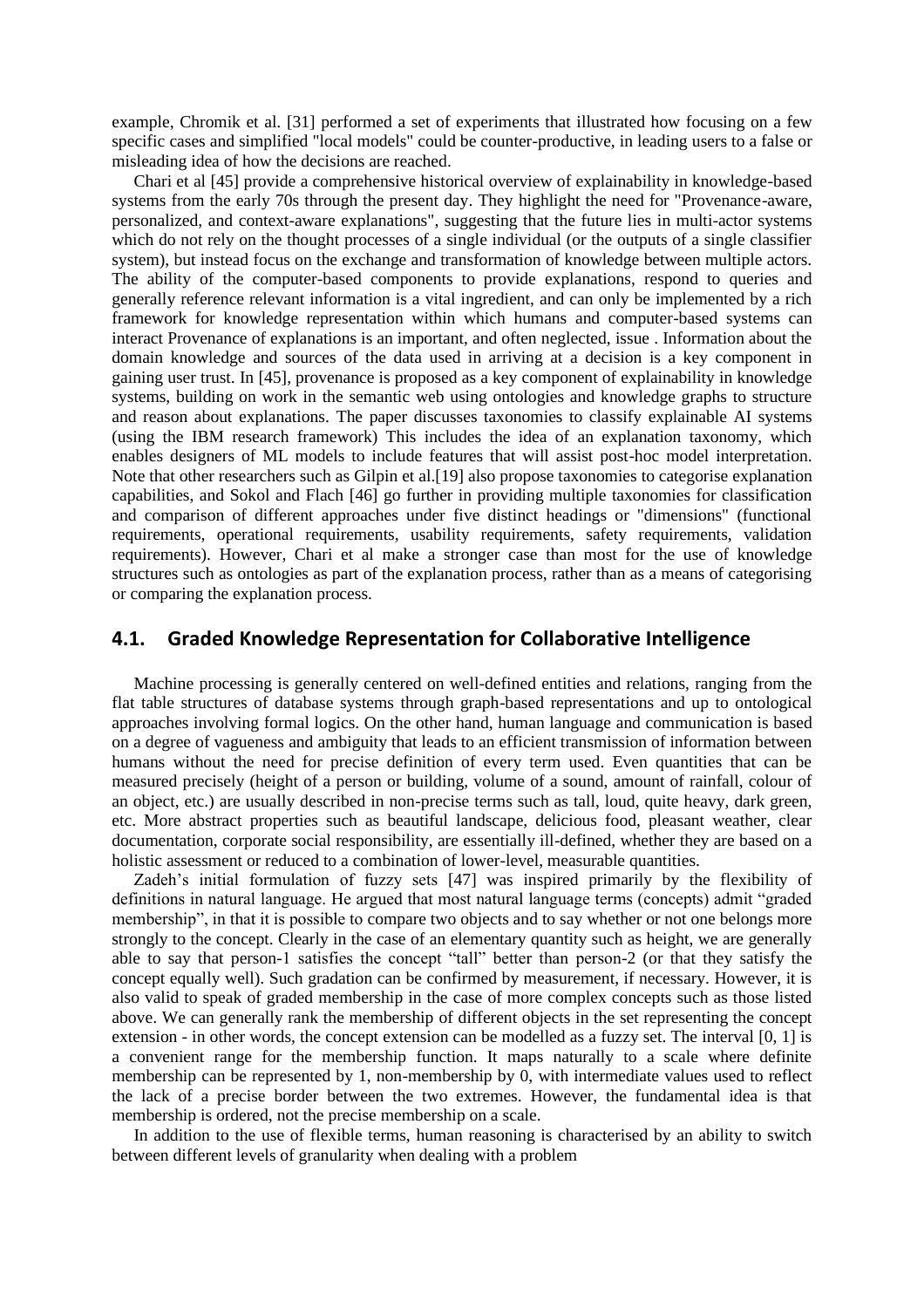More recent work [48, 49] has combined the notions of formal concept analysis with graded tolerance relations. A concept is a set of objects, which cannot be distinguished on the basis of the describing attributes (intension). Given a partition of attribute values, equivalence classes naturally divide the objects into non-overlapping sets, each of which contains objects that are indiscernible on the basis of the attribute. For graded partitions, we obtain a nested sequence of lattices. We form a concept lattice using standard techniques - however, the lattice varies according to the membership grade used to create the partition.

# **4.2. Simple Example**

A specific application area is in the analysis of cyber attacks where we use an ontology such as https://capec.mitre.org/ to categorise events into hierarchical classes. The category labels are fuzzy (in the sense that events may belong more or less strongly to a category), and the approach described in [49] allows us to extend existing software to the case of fuzzy membership in categories, without needing to modify the underlying software. Fig 1 shows a fragment of the concept lattice used.

#### **5. Summary**

The use of collaborative AI in cybersecurity requires seamless exchange of knowledge between agents, whether human or machine. Explainability is not a property of



an intelligent system. It is a function of (at least) 3 elements - the task(s), the computer-based components in the process and the human participants. We should not spend time on philosophical discussions of explainability, but focus on whether or not the requisite tasks can be completed more effectively by the collaborative (computer + human) system when "explainability" is included in the collaborative interface. Graded formal concepts are an enabler for the exchange of information between humans and machines in a collaborative intelligent system, allowing us to model many of the soft definitions used in natural language descriptions of events.

## **6. References**

- [1] D. M. Hawkins, *Identification of outliers*: Springer, 1980.
- [2] V. Barnett and T. Lewis, "Outliers in statistical data," *Wiley Series in Probability and Mathematical Statistics. Applied Probability and Statistics,* 1984.
- [3] V. Chandola, A. Banerjee, and V. Kumar, "Anomaly Detection for Discrete Sequences: A Survey," *IEEE Trans on Knowledge and Data Engineering,* vol. 24, pp. 823-839, 2012.
- [4] D. E. Denning, "An Intrusion-Detection Model," *IEEE Transactions on Software Engineering,* vol. SE-13, pp. 222-232, 1987.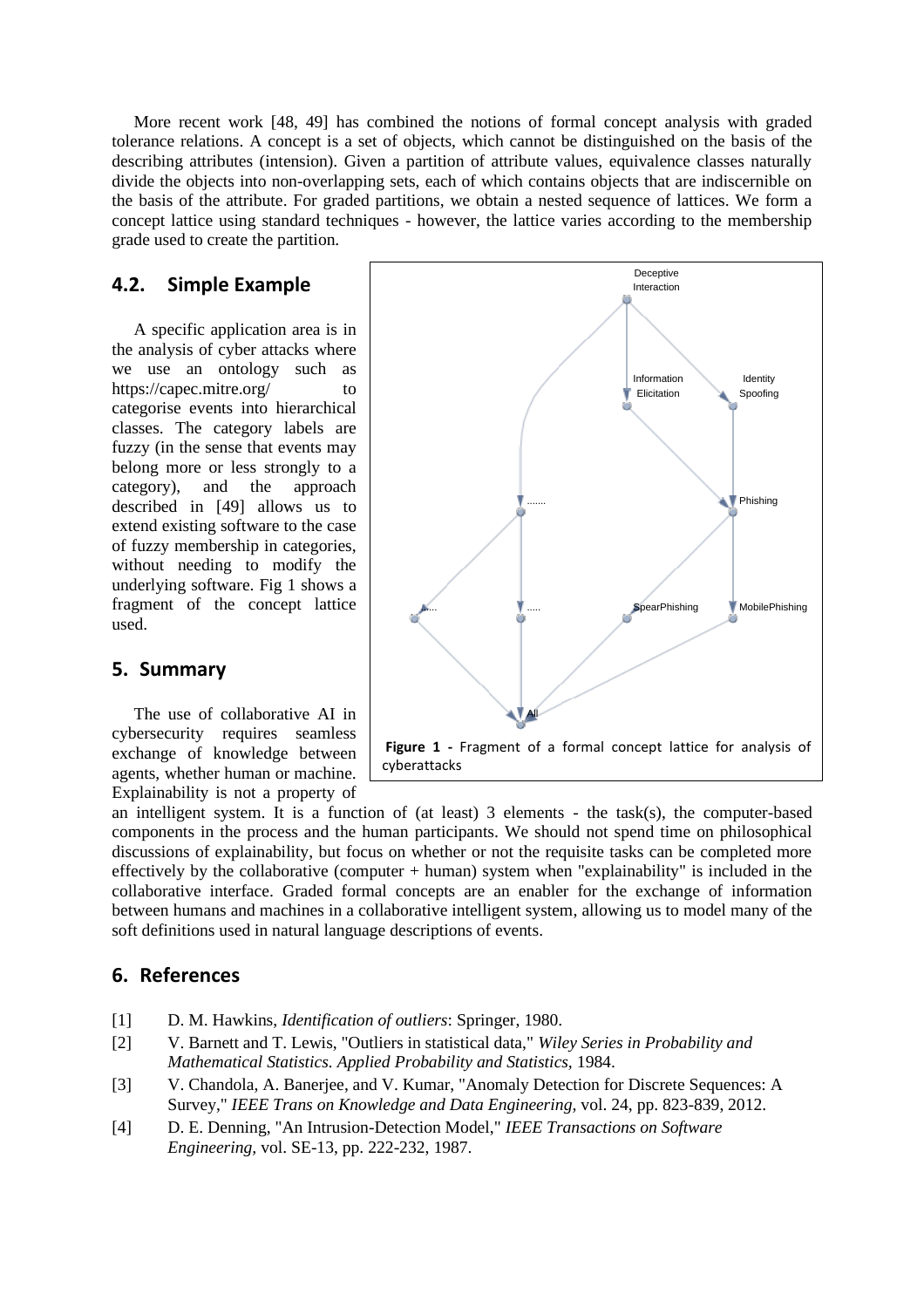- [5] V. Chandola, A. Banerjee, and V. Kumar, "Anomaly detection: A survey," *ACM Comput. Surv.,* vol. 41, 2009.
- [6] M. Gupta, J. Gao, C. C. Aggarwal, and J. Han, "Outlier Detection for Temporal Data: A Survey," *IEEE Trans on Knowledge and Data Engineering,* vol. 26, pp. 2250-2267, 2014.
- [7] N. Hoque, M. H. Bhuyan, R. C. Baishya, D. K. Bhattacharyya, and J. K. Kalita, "Network attacks: Taxonomy, tools and systems," *Journal of Network and Computer Applications,* vol. 40, pp. 307-324, 2014.
- [8] S. Das, W.-K. Wong, A. Fern, T. G. Dietterich, and M. A. Siddiqui, "Incorporating Feedback into Tree-based Anomaly Detection," *CoRR,* vol. abs/1708.09441, / 2017.
- [9] N. Moustafa*, et al.*, "DAD: A Distributed Anomaly Detection system using ensemble oneclass statistical learning in edge networks," *Future Generation Computer Systems,* vol. 118, pp. 240-251, 2021/05/01/ 2021.
- [10] R. Chalapathy and S. Chawla. (2019, January 01, 2019). Deep Learning for Anomaly Detection: A Survey. arXiv:1901.03407. Available: <https://ui.adsabs.harvard.edu/abs/2019arXiv190103407C>
- [11] K. Amarasinghe, K. Kenney, and M. Manic, "Toward Explainable Deep Neural Network Based Anomaly Detection," in *2018 11th International Conference on Human System Interaction (HSI)*, 2018, pp. 311-317.
- [12] M. Evangelou and N. M. Adams, "An anomaly detection framework for cyber-security data," *Computers & Security,* vol. 97, p. 101941, 2020/10/01/ 2020.
- [13] X. Duan, S. Ying, W. Yuan, H. Cheng, and X. Yin, "QLLog: A log anomaly detection method based on Q-learning algorithm," *Inf. Processing & Mgt,* vol. 58, p. 102540, 2021.
- [14] O. Yavanoglu and M. Aydos, "A review on cyber security datasets for machine learning algorithms," in *IEEE International Conference on Big Data (Big Data)*, 2017, pp. 2186-2193.
- [15] R. Sommer and V. Paxson, "Outside the Closed World: On Using Machine Learning for Network Intrusion Detection," in *IEEE Symp. on Security and Privacy*, 2010, pp. 305-316.
- [16] D. Castelvecchi, "Can we open the black box of AI?," *Nature,* vol. 538, pp. 20-23, 2016.
- [17] D. Gunning and D. Aha, "DARPA's Explainable Artificial Intelligence (XAI) Program," *AI Magazine,* vol. 40, pp. 44-58, 06/24 2019.
- [18] A. Barredo Arrieta*, et al.*, "Explainable Artificial Intelligence (XAI): Concepts, taxonomies, opportunities and challenges toward responsible AI," *Infor. Fusion,* vol. 58, pp. 82-115, 2020.
- [19] L. Gilpin*, et al.*, "Explaining Explanations: An Approach to Evaluating Interpretability of Machine Learning," in *IEEE Intl.Conf. Data Sci.and Adv. Analytics*, 2018, arXiv:1806.00069.
- [20] D. V. Carvalho, E. M. Pereira, and J. S. Cardoso, "Machine Learning Interpretability: A Survey on Methods and Metrics," *Electronics,* vol. 8, p. 832, 2019.
- [21] M. A. Siddiqui*, et al.*, "Detecting Cyber Attacks Using Anomaly Detection with Explanations and Expert Feedback," in *IEEE Intl Conf. (ICASSP)*, 2019, pp. 2872-2876.
- [22] S. Saad, W. Briguglio, and H. Elmiligi, The Curious Case of Machine Learning In Malware Detection, *Int. Conf. on Information Systems Security and Privacy* Prague, pp. 528-535. 2019.
- [23] D. Bolzoni, S. Etalle, and P. H. Hartel, "Panacea: Automating Attack Classification for Anomaly-Based Network Intrusion Detection Systems," Berlin, Heidelberg, 2009, pp. 1-20.
- [24] C. Zhong, J. Yen, P. Liu, and R. F. Erbacher, "Automate Cybersecurity Data Triage by Leveraging Human Analysts' Cognitive Process," in *2016 IEEE 2nd International Conference on Big Data Security on Cloud (BigDataSecurity/HPSC/IDS)*, 2016, pp. 357-363.
- [25] P. Svec, S. Balogh, and M. Homola, "Experimental Evaluation of Description Logic Concept" Learning Algorithms for Static Malware Detection," 2021.
- [26] F. Fischer, F. Mansmann, D. A. Keim, S. Pietzko, and M. Waldvogel, "Large-Scale Network Monitoring for Visual Analysis of Attacks," Berlin, Heidelberg, 2008, pp. 111-118.
- [27] M. Ribeiro, S. Singh, and C. Guestrin, *"Why Should I Trust You?": Explaining the Predictions of Any Classifier*, 2016.